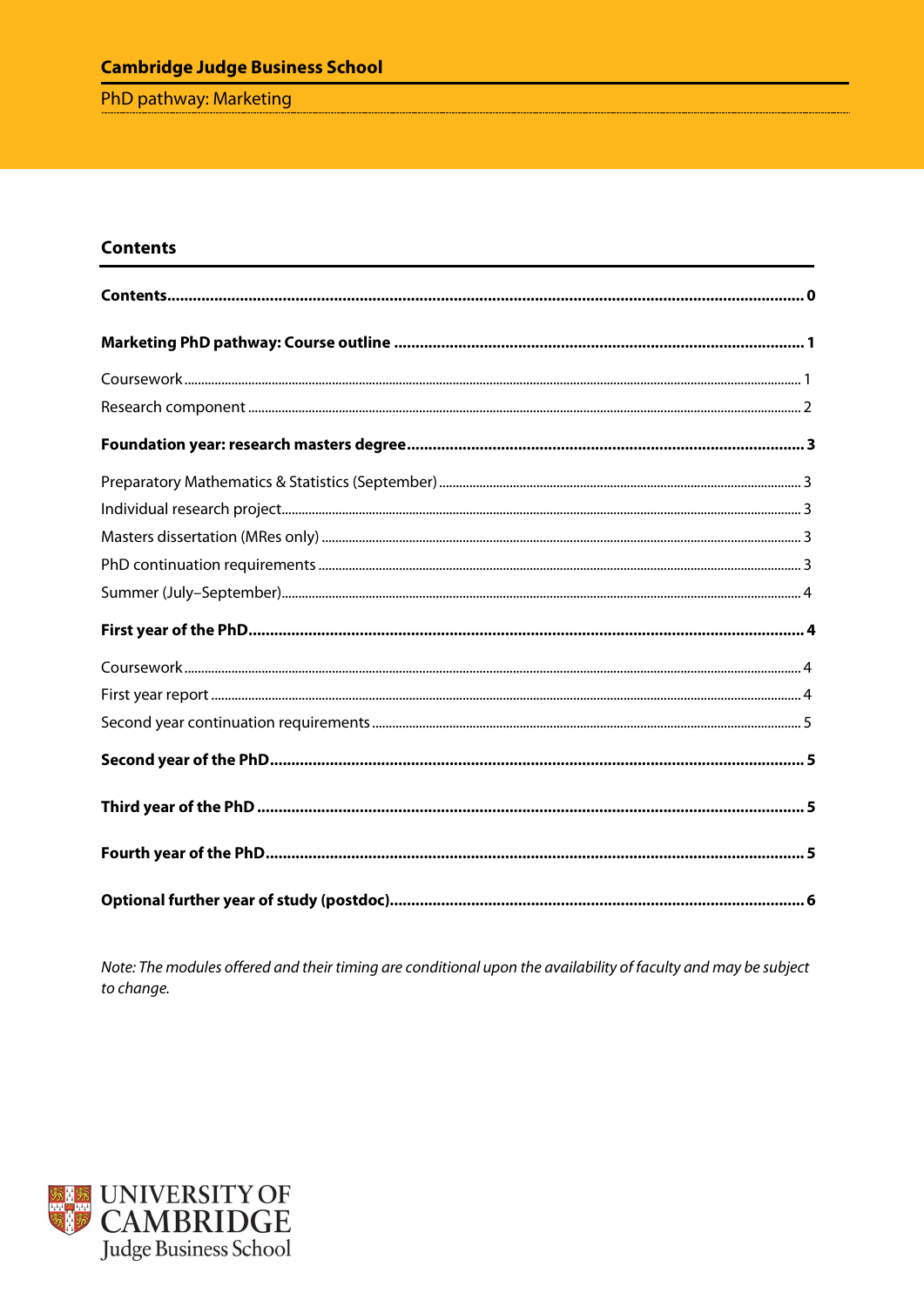## **Cambridge Judge Business School**

#### PhD pathway: Marketing

### <span id="page-1-0"></span>**Marketing PhD pathway: Course outline**

The Marketing PhD pathway at Cambridge Judge Business School is taken over a period of four to five years. It includes a foundation year when you will be registered as a masters student - either on the **MPhil in Strategy, Marketing & Operations** (SMO) programme or on **the Master of Research** in Management Studies (MRes) programme - followed by four years as a PhD student.

The programme is specifically designed to prepare you for a successful academic career in the marketing department of a top business school. The PhD programme comprises a coursework component and a research component.

#### <span id="page-1-1"></span>Coursework

The assessed coursework component comprises a suite of core discipline, foundational, and methodological modules. It will be completed during your masters degree and the PhD first year. It will also be complemented by research seminars that introduce you to exciting current streams of research in Marketing.

The academic discipline of Marketing is divided into three broad areas or sub-fields: marketing strategy, marketing modelling and consumer behaviour. Through their coursework, students should become adequately acquainted with research in each of these sub-fields and develop special expertise in the subfield that is most relevant to their research interests.

Research in the **marketing strategy** sub-field considers a firm's interactions with its customers (and external stakeholders more generally) from the perspective of the firm's managers. Through the quantitative analysis of empirical data, researchers in this sub-field address questions that link a firm's performance with its actions and those of its managers vis-à-vis external stakeholders.

The **marketing modelling** sub-field involves economically analysing the interactions between firms and consumers. Researchers in this field use analytical modelling with a game theory approach, the econometric analysis of empirical data and experimental economics methods to address their research questions.

Research into the **consumer behaviour** sub-field considers the psychology of how consumers think, feel and reason as well as choose between different marketplace alternatives. Here, researchers draw heavily upon the theories and methodologies of experimental psychology and experimental social psychology in particular.

You are expected to take courses that are directly related to your sub-field as well as courses in other marketing sub-fields or cognate disciplines. For example, marketing strategy students are likely to take courses in strategy, while marketing modelling students are likely to take courses in economics and operations and consumer behaviour students are likely to take courses in psychology and organisational behaviour.

**Students who begin with the MPhil in SMO are expected to come up with provisional plans for their sub-field and coursework at the start of their foundation year, upon discussion with the CJBS Marketing faculty.**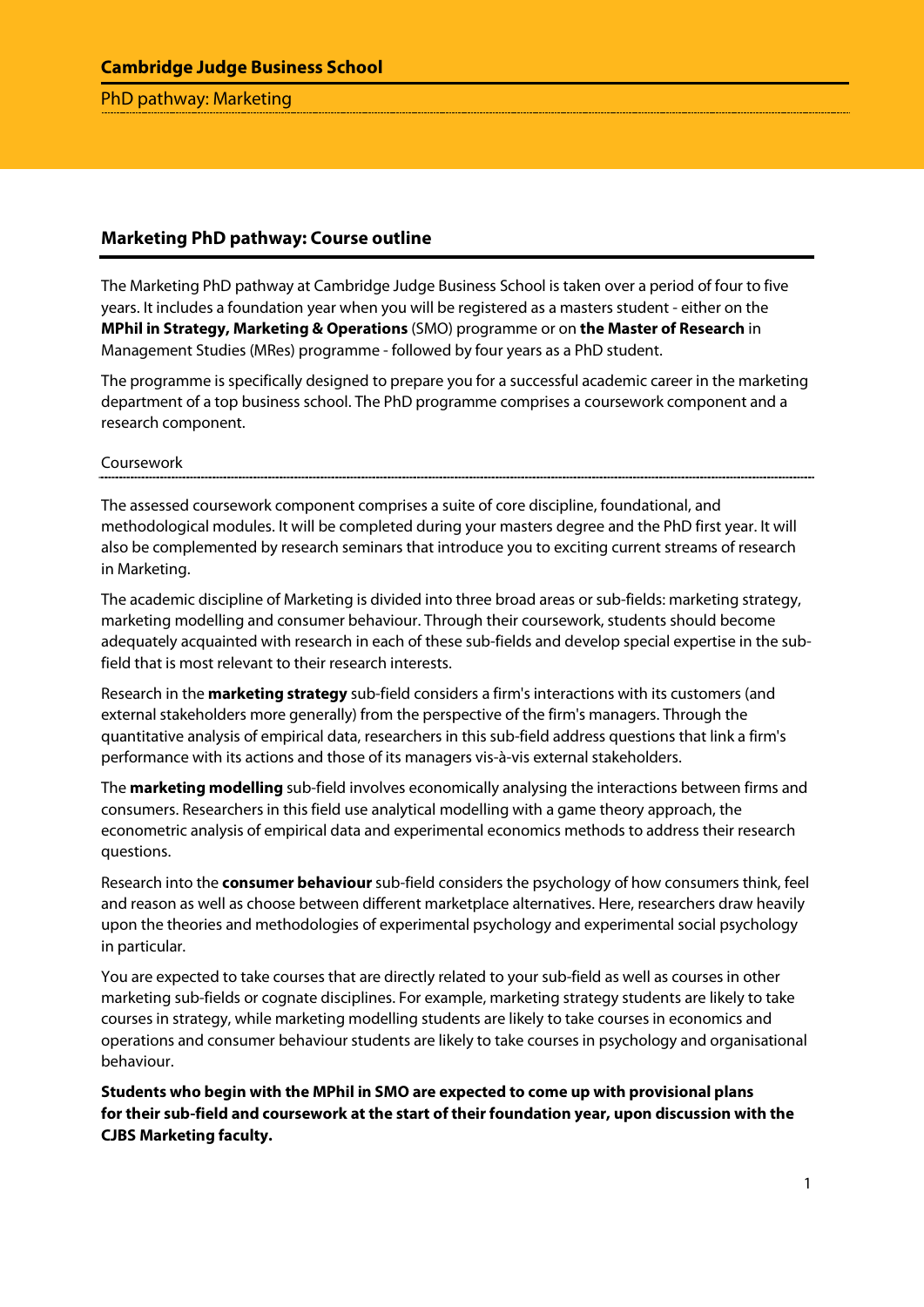Students who begin with the MRes will have their sub-field determined during the MRes admissions process. They will also be informed about their required coursework at the point of MRes admission.

Students who begin with the MPhil in SMO typically take 12 assessed modules across their foundation year and the first year of their PhD (including the individual research project during their MPhil year). Students who begin with the MRes typically take fewer assessed modules across these two years; the amount of coursework to be taken will depend on the student's prior training and intended PhD research.

Major coursework often comprises the following:

## CORE DISCIPLINE MODULES

- Marketing Strategy
- Quantitative Marketing Models (biennial)
- Consumer Behaviour (biennial)

## FOUNDATIONAL MODULES

- Fundamentals of Competitive Markets
- Seminar in Strategy Content (biennial) (marketing strategy sub-field)
- Seminar in Strategy Process (biennial) (marketing strategy sub-field)
- Game Theory & Information Economics (biennial) (marketing modelling sub-field)
- Organisational Behaviour (biennial) (consumer behaviour sub-field)

### METHODOLOGICAL MODULES

- Econometrics I
- **Econometrics II**
- Organisational Research Methods Part I (biennial)
- Organisational Research Methods Part II (biennial)
- Further Econometrics Time Series (marketing strategy and marketing modelling sub-fields)

Your individual coursework requirement may deviate from the above list as we consider your prior training and developing research programme when designing your coursework programme. Your coursework modules can also be supplemented by other research courses offered by CJBS or other university departments.

The trademark of an academic career is continuous, lifelong learning. During your PhD we will therefore expect you to expand your field knowledge and methodological skill set further by participating in relevant courses offered by CJBS or cognate departments at Cambridge and by attending appropriate courses or workshops in other business schools.

#### <span id="page-2-0"></span>Research component

<span id="page-2-1"></span>The research component will build on your coursework and will normally consist of a number of supervised research projects that are typically connected by a common theme and are carried out in collaboration with faculty members. These projects will result in papers for publication in academic journals and constitute the core of your PhD thesis.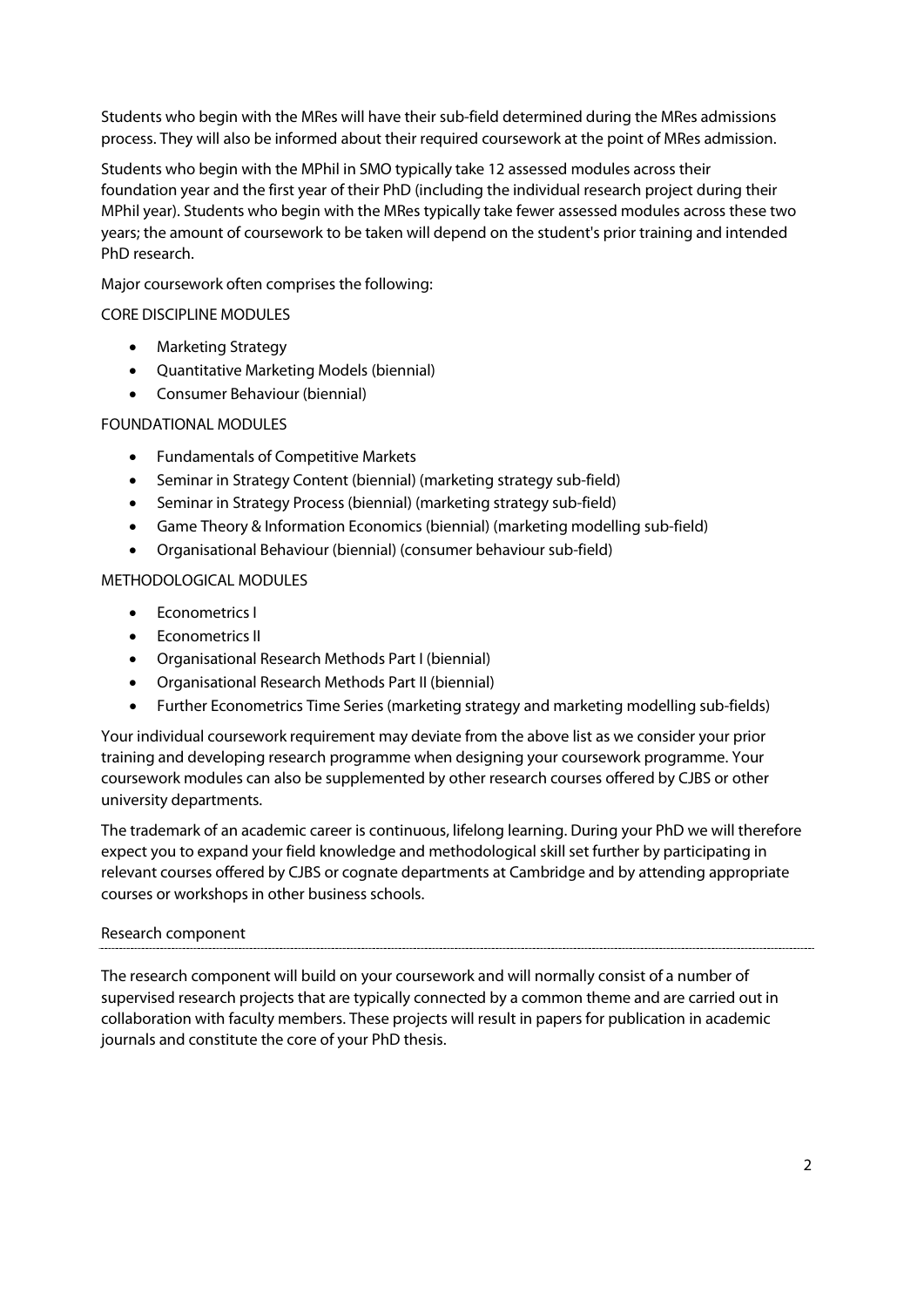## **Foundation year: research masters degree**

During the foundation year, you are registered for a masters programme, either the MPhil in Strategy, Marketing & Operations (SMO) or the Master of Research in Management Studies (MRes).

If you are registered as an MPhil student you may take:

- nine coursework modules, or
- eight coursework modules and an individual research project

If you are registered for the MRes, you will take five PhD coursework modules during the MRes year and write a masters dissertation. The coursework modules will be selected with the aim of supplementing your background training to prepare you for your intended PhD research, and can differ on a case-bycase basis.

You will take the remaining coursework modules for the Marketing Pathway during your first PhD year.

### <span id="page-3-0"></span>Preparatory Mathematics & Statistics (September)

The MPhil in SMO and MRes programmes offer a pre-term online mathematics refresher course. Its aim is to review the mathematical and statistical methods required for the modelling and econometrics modules. Students with strong and appropriate prior training may apply for exemption from this preparatory course. Otherwise, the course is mandatory.

### <span id="page-3-1"></span>Individual research project

If you are registered for the MPhil in your foundation year, you may undertake a supervised individual research project (IRP). This project will provide first-hand research experience and will prepare you for the individual research activity during the first year of the PhD. You are encouraged to propose a theme for your IRP. Alternatively, you can contact faculty and discuss possible IRP themes with them. If you intend to do an IRP, you will agree its theme with the MPhil director and a supervising faculty member at the beginning of the Lent Term. The IRP is equivalent in weighting and workload to one module and may be included as part of the first year Report at the end of the first year of the PhD (see below).

#### <span id="page-3-2"></span>Masters dissertation (MRes only)

MRes students write an MRes dissertation, supervised by a faculty member, which counts for 50% of the overall mark for the MRes degree.

## <span id="page-3-3"></span>PhD continuation requirements

We strongly encourage MPhil students to apply for continuation to our PhD programme. Availability of specific PhD Principal Supervisors will vary from year to year because each typically works with a maximum of two PhD students at any given time. The PhD programme aims to admit between six and 10 students (PhD and MRes) per year, depending on the strength of applications, among other factors.

If you wish to apply for continuation to the PhD at CJBS, you will need to develop an initial research proposal during the first term of your MPhil year, talk to faculty about the fit of your research interests and then apply for admission to the PhD in January. Faculty will assist with the development of this proposal. Applications are assessed by the PhD Admissions committee in January on the basis of:

• quality of the research proposal & strength of references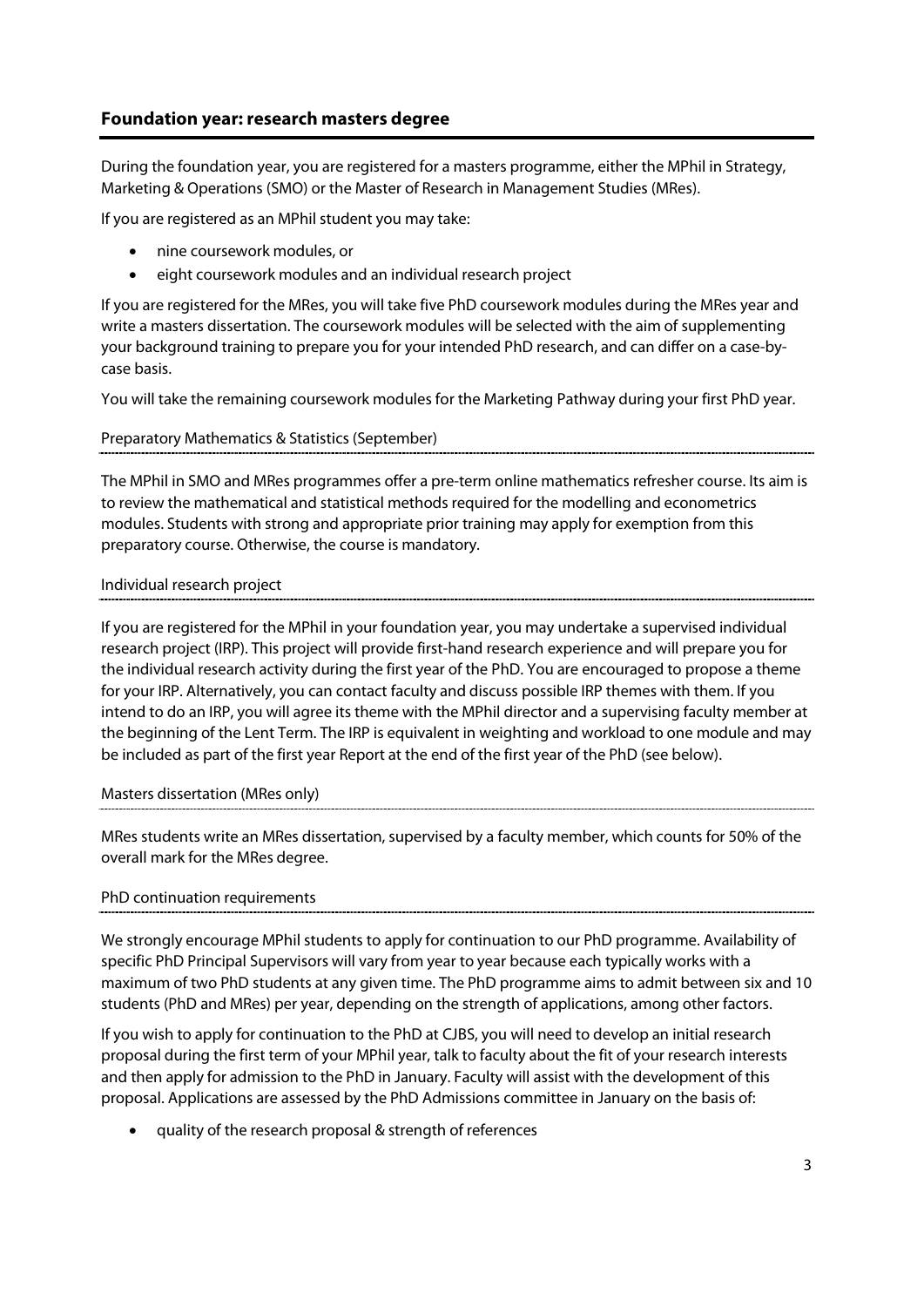- module performance during the first term
- performance in the admissions interview
- fit between the proposed research and the research expertise in the subject group, resulting in a recommended supervision arrangement from PhD pathway faculty
- ranking compared to other applicants, which includes prior academic performance

An admissions offer would be conditional on your overall performance in the MPhil or parts thereof. The usual condition is a mark of 70% overall (and 70% in any dissertation or project).

Due to the competitive nature of our programme, an offer of admission to the PhD is not guaranteed and we also encourage and support MPhil students in making applications to other leading PhD programmes.

If you are an MRes student you will proceed to PhD registration without a further application process, if you achieve a mark of 70% in your dissertation and 70% overall average in your MRes year.

#### <span id="page-4-0"></span>Summer (July–September)

As a continuing student you will be strongly advised to discuss with your faculty supervisor how to continue your research over the summer prior to the start of your first PhD year. This ensures that you don't lose valuable time that could be put towards completing your PhD. Students may continue the work that they have begun on their individual research project or masters dissertation. We prefer students to remain in Cambridge over this period if possible. If this is not practicable (e.g. for visa reasons), students can be supervised remotely via Skype and email.

## <span id="page-4-1"></span>**First year of the PhD**

<span id="page-4-2"></span>The first year of the PhD is probationary and consists of two assessed components:

#### Coursework

In your first year, you are required to complete the coursework requirements for the Marketing pathway that were communicated to you in your PhD continuation acceptance letter. This coursework can consist of courses in marketing sub-fields that are different from the one you specialise in, or cognate disciplines that are related to your research interests, such as modules in economics, psychology, operations, organisational behaviour, or strategy.

#### <span id="page-4-3"></span>First year report

In this year, you will need to develop a convincing research proposal and execution plan for the PhD. A senior faculty member (your principal supervisor) will work with you on the development of your PhD research programme during the year and you may work with your principal supervisor or another faculty member on a specific research project, possibly but not necessarily as a continuation of any individual research (IRP or dissertation) you may have done during the masters year.

You will work with your faculty supervisor to produce a research report. The first year report can take one of three forms:

• A draft scientific paper addressing a specific research question, which can form the basis for a first PhD paper.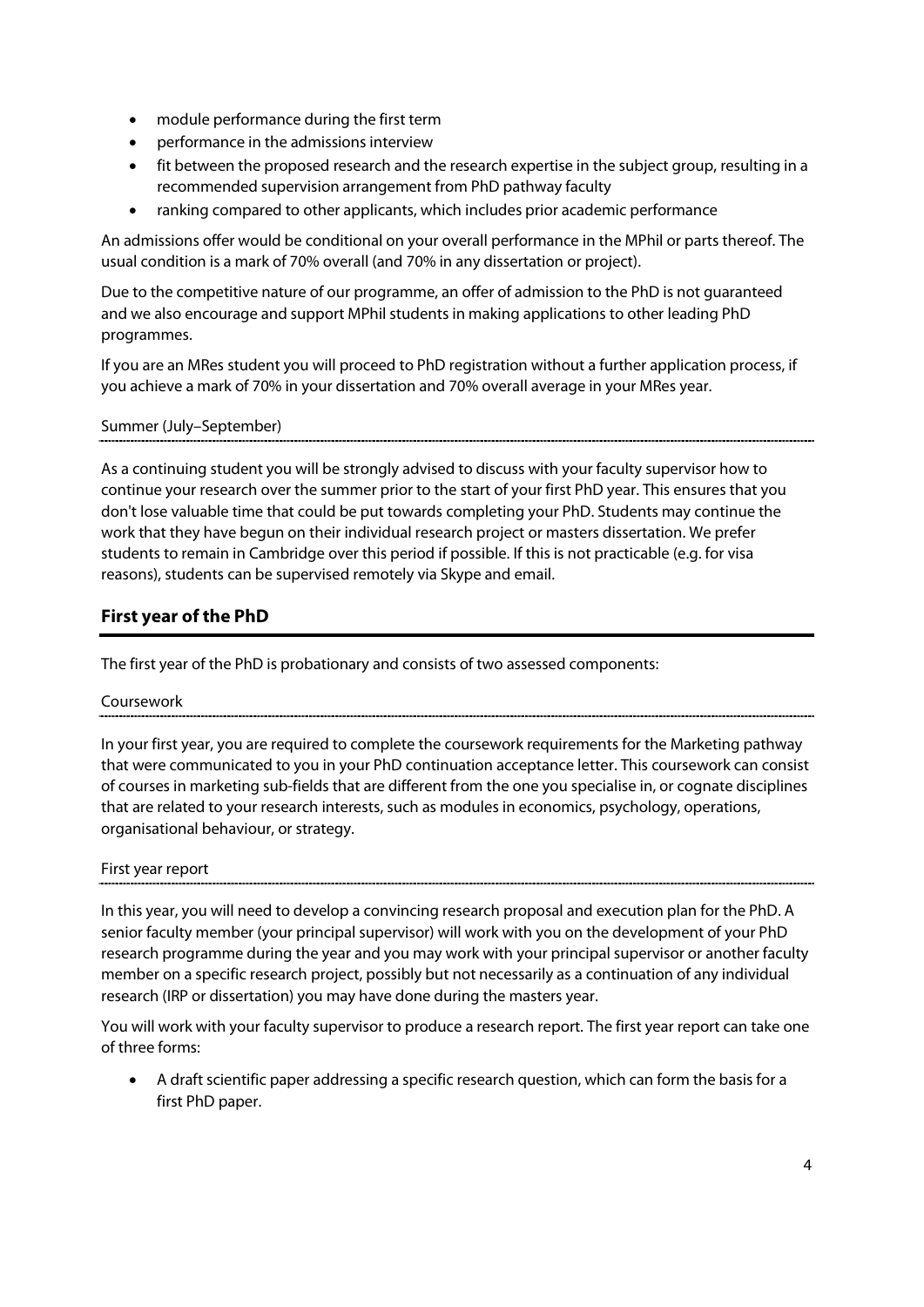- An extended research proposal on the broader theme that you wish to address with your PhD research, including a thorough literature review, and a clear plan for the execution of a first research paper during the second PhD year.
- An in-depth case study on a phenomenon that you wish to address with your PhD research, based on placement in a company during the summer between the Master's and the first PhD year.

The report must demonstrate your ability to formulate sharp research questions, summarise relevant academic debates, critically assess the extant literature, and choose appropriate research methods. You may (but do not have to) incorporate parts of your MPhil work into the first year report, such as module essays, individual research project, dissertation or a summer project (where applicable).

### <span id="page-5-0"></span>Second year continuation requirements

To proceed to the second year of the PhD you must gain a mark of 70% for your first year report and pass all required courses (60% pass mark).

While we will continue to monitor your progress closely after the first year of your PhD, there will not be any more formal continuation assessment until the final PhD assessment.

## <span id="page-5-1"></span>**Second year of the PhD**

During the second year, you will focus on developing your first formal research paper. To do so, you may join a project proposed by a faculty member – and then develop it on your own – or work closely with a faculty member to define a new project to work on jointly. This usually results in a co-authored paper. You will get useful feedback by regularly presenting your work to the Marketing Group.

## <span id="page-5-2"></span>**Third year of the PhD**

During your third year you will focus on further developing your first paper and begin working on your second formal research paper. You may continue to work with your faculty co-author or another coauthor or choose to work on your second paper independently. You can expect your advisors to play a significant role in helping to shape the idea for this paper, but you will be expected to take the lead in executing it. You will be expected to submit either or both of your first and second papers for presentation at a top marketing conference within this year.

We encourage you to spend part of your third or fourth year as a visitor at the Marketing department of another top university, typically in the USA, to build closer ties with potential collaborators and the global marketing community.

## <span id="page-5-3"></span>**Fourth year of the PhD**

The fourth year is your job market year. You should have at least one paper that is ready for submission to a major journal. You will be expected to present your paper or papers at top American and European job market conferences and continue to revise and polish them. You will normally be expected to attend the major US/international job market in the summer following the end of the fourth year. You will also submit your PhD thesis during your fourth year.